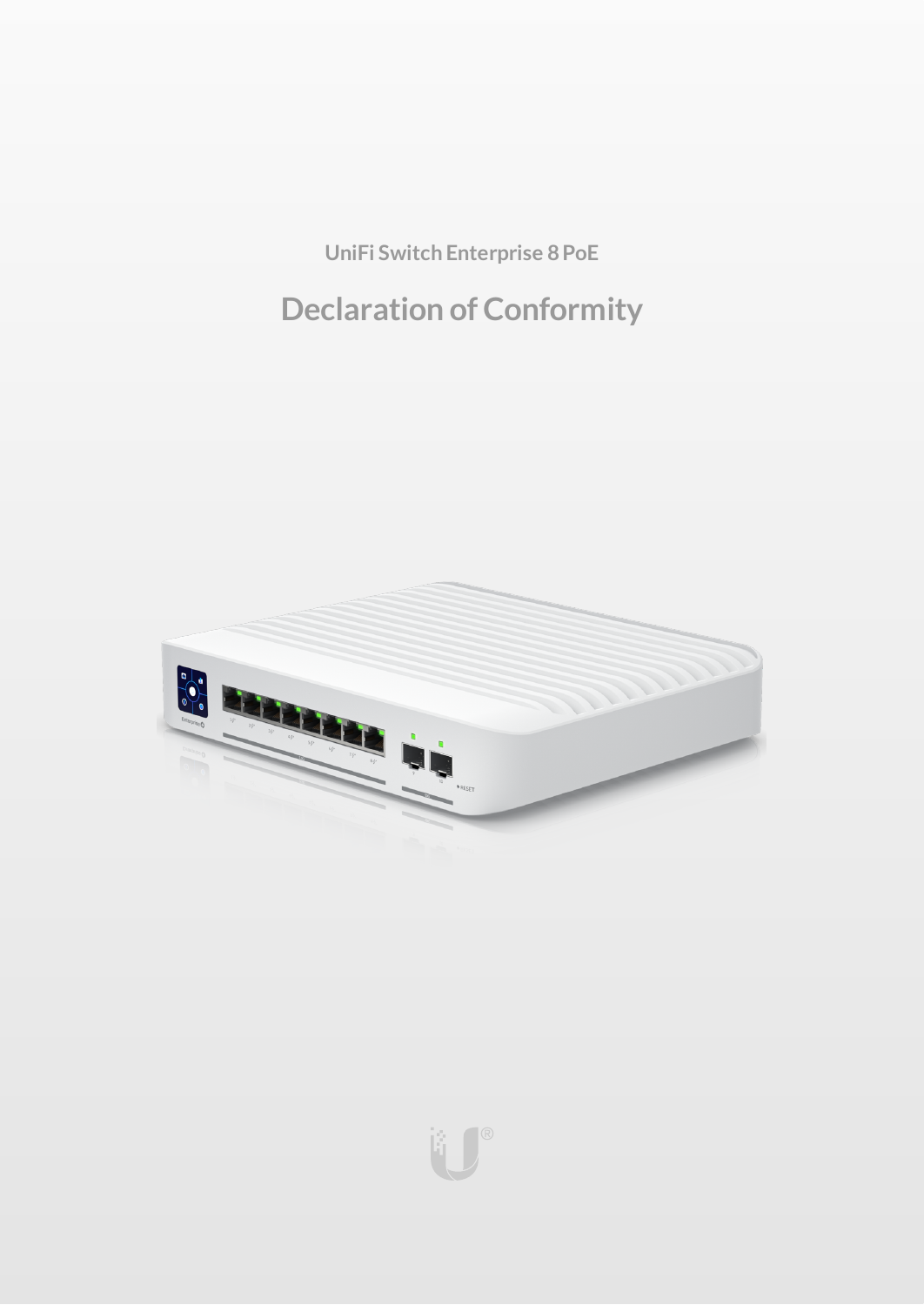# **EU DECLARATION OF CONFORMITY**

Ubiquiti Inc. 685 Third Avenue NewYork, NY 10017 USA

Hereby declares under our sole responsibility thatthe**UniFi Switch Enterprise8 PoE**, model **USW-Enterprise-8-PoE**, to which this declaration relates, is in conformancewith the provisions of Directives

• EMC- 2014/30/EU Electromagnetic Compatibility Directive (EMCD)

• Safety - 2014/35/EU Low Voltage Directive (LVD)

• HazardousMaterials - 2011/65/EU Restriction oftheUse ofCertain Hazardous Substances in Electrical and Electronic Equipment(RoHS) with amendment(EU) 2015/863; 1907/2006 Registration, Evaluation, Authorization, and Restriction of Chemicals (REACH)

For additional REACH details, please refer to [ui.com/compliance](https://www.ui.com/compliance/)

| <b>Standards</b>        | <b>Description</b>                                                                               |
|-------------------------|--------------------------------------------------------------------------------------------------|
| EN 55032:2015+A11:2020  | Electromagnetic compatibility of multimedia equipment - Emission requirements                    |
| EN 55035:2017+A11:2020  | Electromagnetic compatibility of multimedia equipment $-$ Immunity requirements                  |
| EN 62368-1:2014+AC:2015 | Audio/video, information and communication technology equipment - Part 1: Safety<br>requirements |
| <b>CE</b> Marking       | CE                                                                                               |

 $k$  un  $\rightarrow$ Mark Feil

ComplianceManager

NewYork July 28, 2021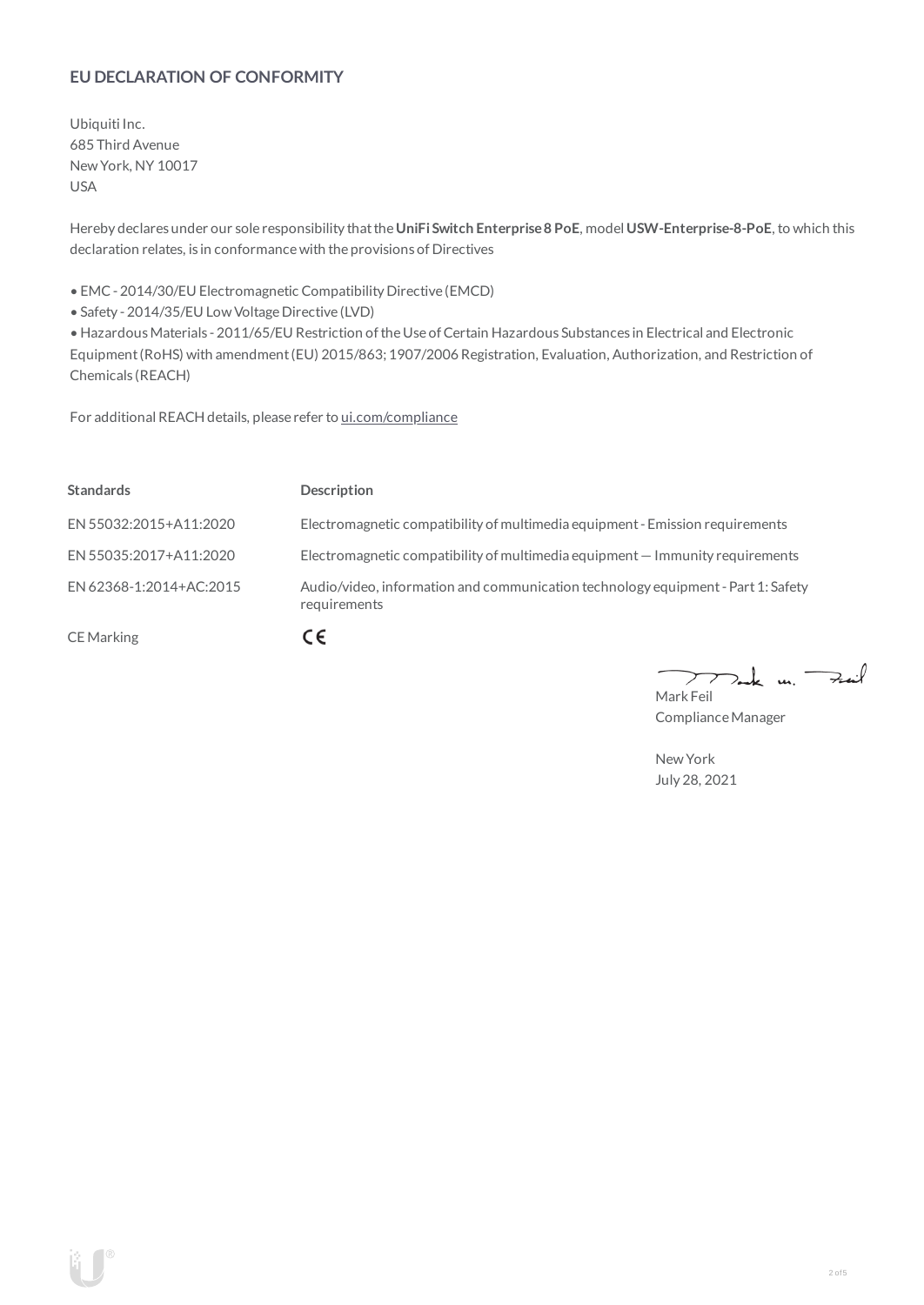# **USW-Enterprise-8-PoE**

# **български** [Bulgarian]

С настоящото Ubiquiti декларира, че това устройство USW-Enterprise-8-PoE е в съответствие със съществените изисквания и други приложими разпоредби на Директиви 2014/30/ЕС, 2014/35/ЕС.

# **Hrvatski** [Croatian]

Ubiquiti ovim putem izjavljuje da je ovaj uređaj USW-Enterprise-8-PoE sukladan osnovnim zahtjevima i ostalim bitnim odredbama Direktiva 2014/30/EU, 2014/35/EU.

# **Čeština** [Czech]

Ubiquititímto prohlašuje, že toto USW-Enterprise-8-PoE zařízení, je ve shodě se základními požadavky a dalšími příslušnými ustanoveními směrnic 2014/30/EU, 2014/35/EU.

# **Dansk** [Danish]

Hermed, Ubiquiti, erklærer at denne USW-Enterprise-8-PoE enhed, er i overensstemmelse med de væsentlige krav og øvrige relevante krav i direktiver 2014/30/EU, 2014/35/EU.

#### **Nederlands** [Dutch]

Hierbij verklaart Ubiquiti, dat deze USW-Enterprise-8-PoE apparaat, in overeenstemming is met de essentiële eisen en de andere relevante bepalingen van richtlijnen 2014/30/EU, 2014/35/EU.

#### **English**

Hereby, Ubiquiti, declares that this USW-Enterprise-8-PoE device, is in compliance with the essential requirements and other relevantprovisions of Directives 2014/30/EU, 2014/35/EU.

#### **Eesti keel** [Estonian]

Käesolevaga Ubiquiti kinnitab, et antud USW-Enterprise-8-PoE seade, on vastavus olulistele nõuetele ja teistele asjakohastele sätetele direktiivide 2014/30/EL, 2014/35/EL,

#### **Suomi** [Finnish]

Täten Ubiquiti vakuuttaa, että tämä USW-Enterprise-8-PoE laite, on yhdenmukainen olennaisten vaatimusten ja muiden sitä koskevien direktiivien 2014/30/EU, 2014/35/EU.

# **Français** [French]

Par la présenteUbiquiti déclare que l'appareil USW-Enterprise-8-PoE, est conforme aux exigences essentielles et aux autres dispositions pertinentes des directives 2014/30/UE, 2014/35/UE.

#### **Deutsch** [German]

HiermiterklärtUbiquiti, dass sich dieses USW-Enterprise-8-PoE Gerät, in Übereinstimmung mitden grundlegenden Anforderungen und den anderen relevanten Vorschriften der Richtlinien 2014/30/EU, 2014/35/EU befindet.

#### **Ελληνικά** [Greek]

Δια του παρόντος, Ubiquiti, δηλώνει ότι αυτή η συσκευή USW-Enterprise-8-PoE, είναι σεσυµµόρφωση µε τις βασικές απαιτήσεις καιτις λοιπές σχετικές διατάξεις των οδηγιών 2014/30/EE, 2014/35/EE.

#### **Magyar** [Hungarian]

Ezennel Ubiquiti kijelenti, hogy ez a USW-Enterprise-8-PoE készülék megfelel az alapvető követelményeknek és más vonatkozó 2014/30/EU, 2014/35/EU irányelvek rendelkezéseit.

#### **Íslenska** [Icelandic]

Hér, Ubiquiti, því yfir að þetta USW-Enterprise-8-PoE tæki er í samræmi við grunnkröfur og önnur viðeigandi ákvæði tilskipana 2014/30/ESB, 2014/35/ESB.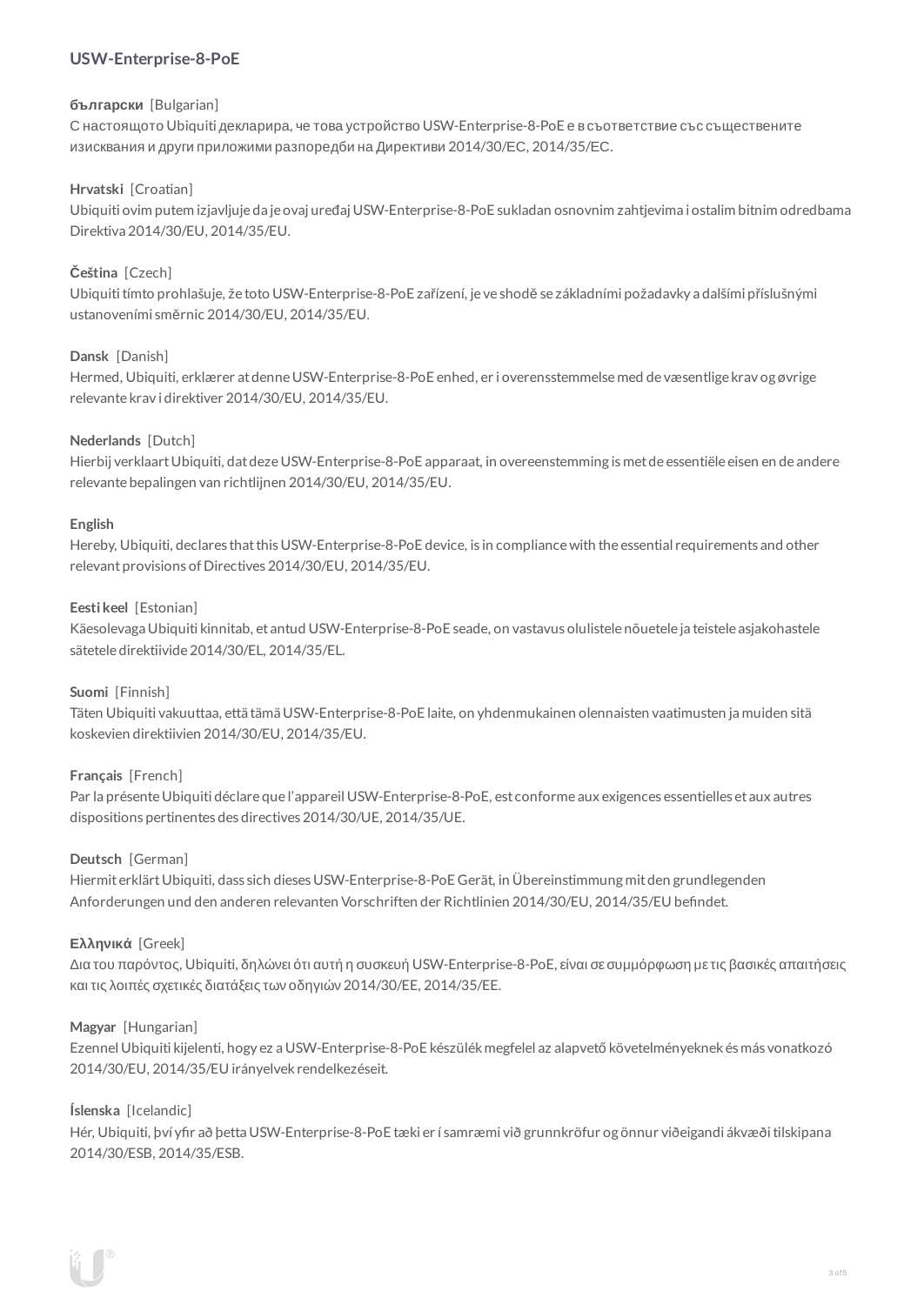# **Italiano** [Italian]

Con la presente, Ubiquiti, dichiara che questo dispositivo USW-Enterprise-8-PoE, è conforme ai requisiti essenziali ed alle altre disposizioni pertinenti delle direttive2014/30/UE, 2014/35/UE.

# **Latviešu valoda** [Latvian]

Ar šo, Ubiquiti, deklarē, ka USW-Enterprise-8-PoE ierīce, ir saskaņā ar būtiskajām prasībām un citiem attiecīgiem noteikumiem Direktīvās 2014/30/ES, 2014/35/ES.

# **Lietuviųkalba** [Lithuanian]

Ubiquiti deklaruoja, kad šis USW-Enterprise-8-PoE įrenginys atitinka esminius reikalavimus ir kitas 2014/30/ES, 2014/35/ES Direktyvų nuostatas.

# **Malti** [Maltese]

Hawnhekk, Ubiquiti, tiddikjara li dan il-mezz USW-Enterprise-8-PoE huwa konformi mar-rekwiżiti essenzjali u dispożizzjonijiet rilevanti oħrajn ta 'Direttivi 2014/30/UE, 2014/35/UE.

# **Norsk** [Norwegian]

Herved Ubiquiti, erklærer atdenneUSW-Enterprise-8-PoE enheten, er i samsvar med de grunnleggende kravene og andre relevante bestemmelser i direktivene2014/30/EU, 2014/35/EU.

# **Polski** [Polish]

Niniejszym, Ubiquiti, oświadcza, że urządzenieUSW-Enterprise-8-PoE, jest zgodny z zasadniczymi wymaganiami oraz pozostałymi stosownymi postanowieniami Dyrektyw2014/30/UE, 2014/35/UE.

# **Português** [Portuguese]

Ubiquiti declara que este dispositivo USW-Enterprise-8-PoE, está conforme com os requisitos essenciais e outras disposições das Directivas 2014/30/UE, 2014/35/UE.

# **Română** [Romanian]

Prin prezenta, Ubiquiti declară că acestdispozitiv USW-Enterprise-8-PoE este în conformitate cu cerințele esențiale și alte prevederi relevante aleDirectivelor 2014/30/UE, 2014/35/UE.

#### **Slovenčina** [Slovak]

Týmto Ubiquiti, prehlasuje, že toto USW-Enterprise-8-PoE zariadenie, je v súlade so základnými požiadavkami a ďalšími relevantnými ustanoveniami smernice2014/30/EÚ, 2014/35/EÚ.

#### **Slovenščina** [Slovenian]

Družba Ubiquiti izjavlja, da je naprava USW-Enterprise-8-PoE v skladu z obveznimi zahtevami in drugimi ustreznimi določbami direktiv 2014/30/EU in 2014/35/EU.

#### **Español** [Spanish]

Por medio de la presente Ubiquiti declara que este dispositivo USW-Enterprise-8-PoE, cumple con los requisitos esenciales y cualesquiera otras disposiciones aplicables o exigibles de lasDirectivas 2014/30/UE, 2014/35/UE.

#### **Svenska** [Swedish]

Härmed Ubiquiti, intygar attdenna USW-Enterprise-8-PoE enhet är i överensstämmelse med de väsentliga egenskapskrav och övriga relevanta bestämmelser som framgår av direktiven 2014/30/EU, 2014/35/EU.